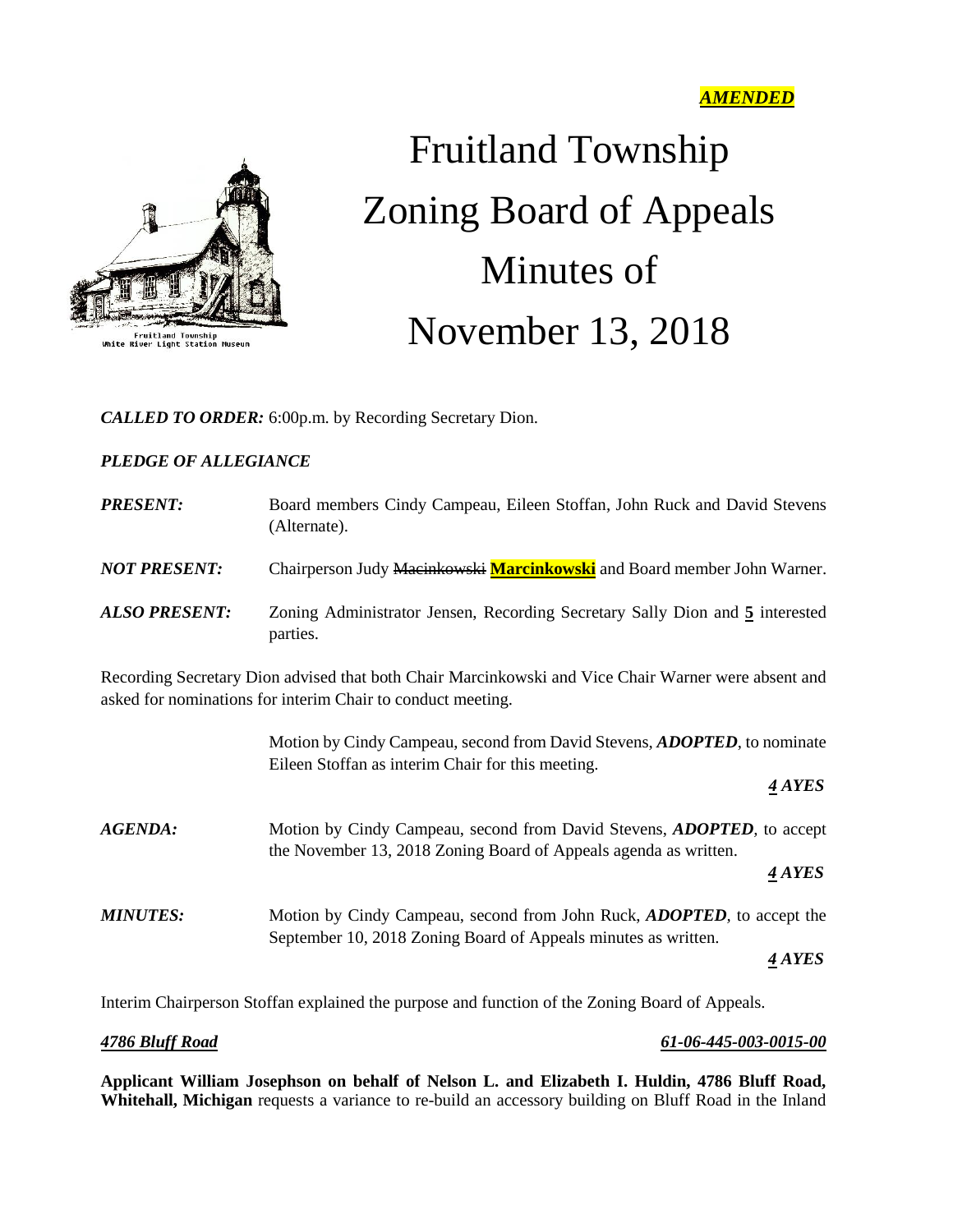Lakes Zoning District from the following articles**: Article III**, General Provisions, Section 3.23 Nonconforming Buildings, Structures and Uses, B. 1., as the rebuilding does not meet all of the setback requirements of that zoning district, **Article VIIIa**, Inland Lakes District, Section 8.02a Front Yard Setbacks and **Article III** General Provisions, Section 3.31, Average Setback Lines, **(pursuant to section 19.03(C) of the Zoning Ordinance**.

### *Public Hearing Opened 6:06 p.m.*

Interim Chairperson Stoffan asked Zoning Administrator Jensen for his comments on review of the proposed project.

Zoning Administrator Jensen stated that zoning approval was denied due to the front yard setback of 50' not being met. It was sent to the Zoning Board of Appeals because according to Article III, General Provisions, Section 3.23 Non-conforming Buildings, Structures and Uses, C. Change or Discontinuance. The nonconforming use of a building or structure or land shall not be:

1. Changed to any other nonconforming use unless the Board of Zoning Appeals finds that such change in use will have a less harmful effect on neighboring properties than the existing nonconforming use.

Applicant William Josephson stated they have already obtained approval for the demolition and rebuild of the house. The proposed location of the garage is further back from the road than the existing one.

Owner Nelson Huldin stated this is to be their permanent home upon retirement. At this time the existing garage is maybe big enough to get a car in, it is mainly used to store things right now. If the proposed garage is approved, they will also remove a rather large tree which will make this area more accessible for both them and those using Bluff Road.

#### *Public Comment:*

Diana Stevens, 4622 Bluff Road, **supports**.

#### *Correspondence:*

- Becky and Don Nordlund, 4854 Bluff Road, **supports**.
- Theodore F. and Phyllis A. Sirotko, 4788 South Shore Drive, **supports**.
- Greg and Marsha Butzer, 4752 Bluff Road, **supports**.
- Steve and Cheryl Mairs, 4832 bluff Road, **supports**.
- Joanne DeHaan, 4772 Bluff Road, **supports**.
- Tom and Kathy Huldin, 4792 Bluff Road, **supports**.
- Steve and Liz Murrill, 4634 Bluff Road, **supports**.
- Rick and Sandy Paggeot, 4782 Bluff Road, **supports**.

# *Public Hearing Closed 6:18 p.m.*

#### *Board Comments:*

Board member Stevens stated with the garage doors being proposed not facing the road he fully supports. With the garages being so close to the road, his included, it is very dangerous backing out of them. The proposed plan is making it safer.